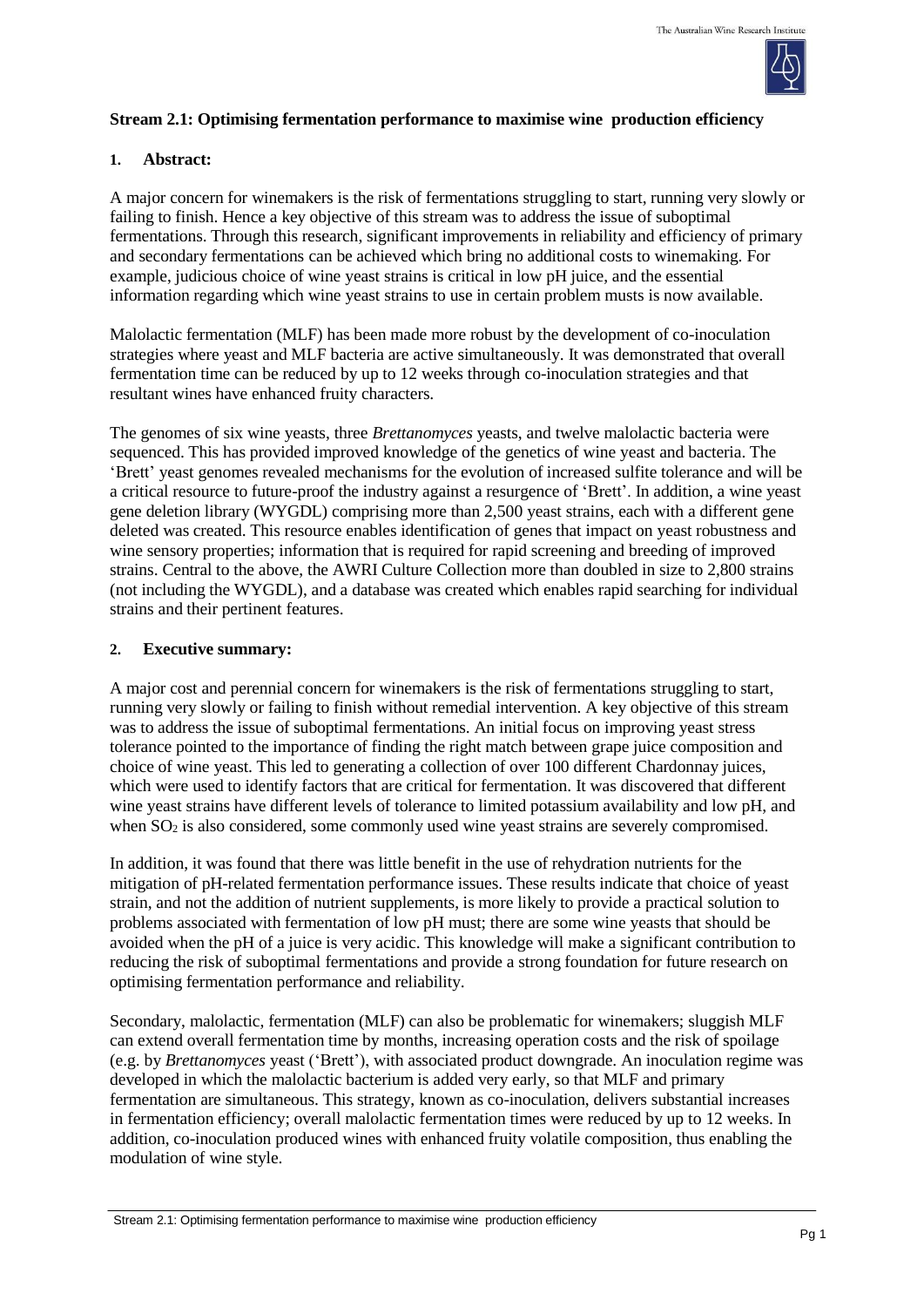

Winemakers know that some strains of wine yeast create challenging environments for MLF bacteria; the wrong combination of yeast and bacterial strains will almost certainly compromise the progress of MLF. This issue was addressed by screening, at laboratory-scale, a selection of wine yeast/MLF bacteria combinations. Included in this screen were bacterial strains isolated from Australian wineries, which proved to be particularly robust when grown alongside even the most 'difficult' wine yeasts.

Taking advantage of new technologies in DNA sequencing, the whole genomes of six wine yeasts, three 'Brett' yeasts and twelve malolactic bacteria were sequenced. This has led to a much greater understanding of what is special in these microorganisms. For example, it is now known that there is substantial genetic variation among isolates of the 'Brett' yeast, (*Dekkera bruxellensis)*, from different Australian wineries and some of this is likely to determine variation in levels of sulfite tolerance. The DNA sequence data points to mechanisms involved in the evolution of increased sulfite tolerance and will be a critical resource to future-proof the industry against a resurgence of Brett-derived wine spoilage.

A wine yeast gene deletion library (WYGDL) was generated comprising over 2,500 yeast strains, each with a different gene deleted in the same parental background. This resource is enabling the identification of genes that are important for robustness in wine yeast and genes that impact on wine sensory properties.

Data from screening the WYGDL and wine yeast and bacteria genomic sequencing are now being used to generate genetic markers for wine-relevant traits (e.g. tolerance to acidic pH). This enables rapid screening of the culture collection for candidate strains with desirable properties and will enhance targeted breeding programs to improve on currently available germplasm.

At the core of any microbiological laboratory is the Culture (or germplasm) Collection. The AWRI Culture Collection has more than doubled in size to 2,800 strains (not including the WYGDL) over the past seven years. To help cope with the expanding collection, a database is now in place, with fields that enable rapid searching and access to data and information on strain ID, provenance and other pertinent features. This enables efficient and effective tracking of, and access to the collection. Stringent, internationally recognised quality assurance measures are in place to ensure the identity and reliability of strains in the collection.

| <b>Affiliation</b>                           | Area of support/contribution                                |  |
|----------------------------------------------|-------------------------------------------------------------|--|
| Australian Genome Research Facility Ltd      | Genomic and transcriptomic sequencing support               |  |
|                                              | through Wine Yeast Systems biology initiative               |  |
| <b>Australian Proteome Analysis Facility</b> | Proteomics support through Wine Yeast Systems               |  |
|                                              | Biology initiative                                          |  |
| <b>Bioplatforms Australia Ltd</b>            | Funding for Wine Yeast Systems Biology initiative           |  |
| Lallemand                                    | MLF trials, comparing strains of <i>O. Oeni</i> for impacts |  |
|                                              | on wine sensory                                             |  |
| Macquarie University                         | Proteomics support through Wine Yeast Systems               |  |
|                                              | Biology initiative                                          |  |
| Queensland University                        | Fluxomics and mathematical modelling of wine                |  |
|                                              | fermentations through Wine Yeast Systems Biology            |  |
|                                              | initiative                                                  |  |
| <b>Stanford University, USA</b>              | Comparative genomics of wine yeast                          |  |
| The Yalumba Wine Company                     | Support through industry trials, viticultural expertise,    |  |
|                                              | and provision of samples for Chardonnay juice bank          |  |
|                                              | and metagenomics projects                                   |  |
| University of Melbourne                      | Metabolomics support through Wine Yeast Systems             |  |
|                                              | Biology initiative                                          |  |
| University of New South Wales                | Infomatics support through Wine Yeast Systems               |  |
|                                              | Biology initiative                                          |  |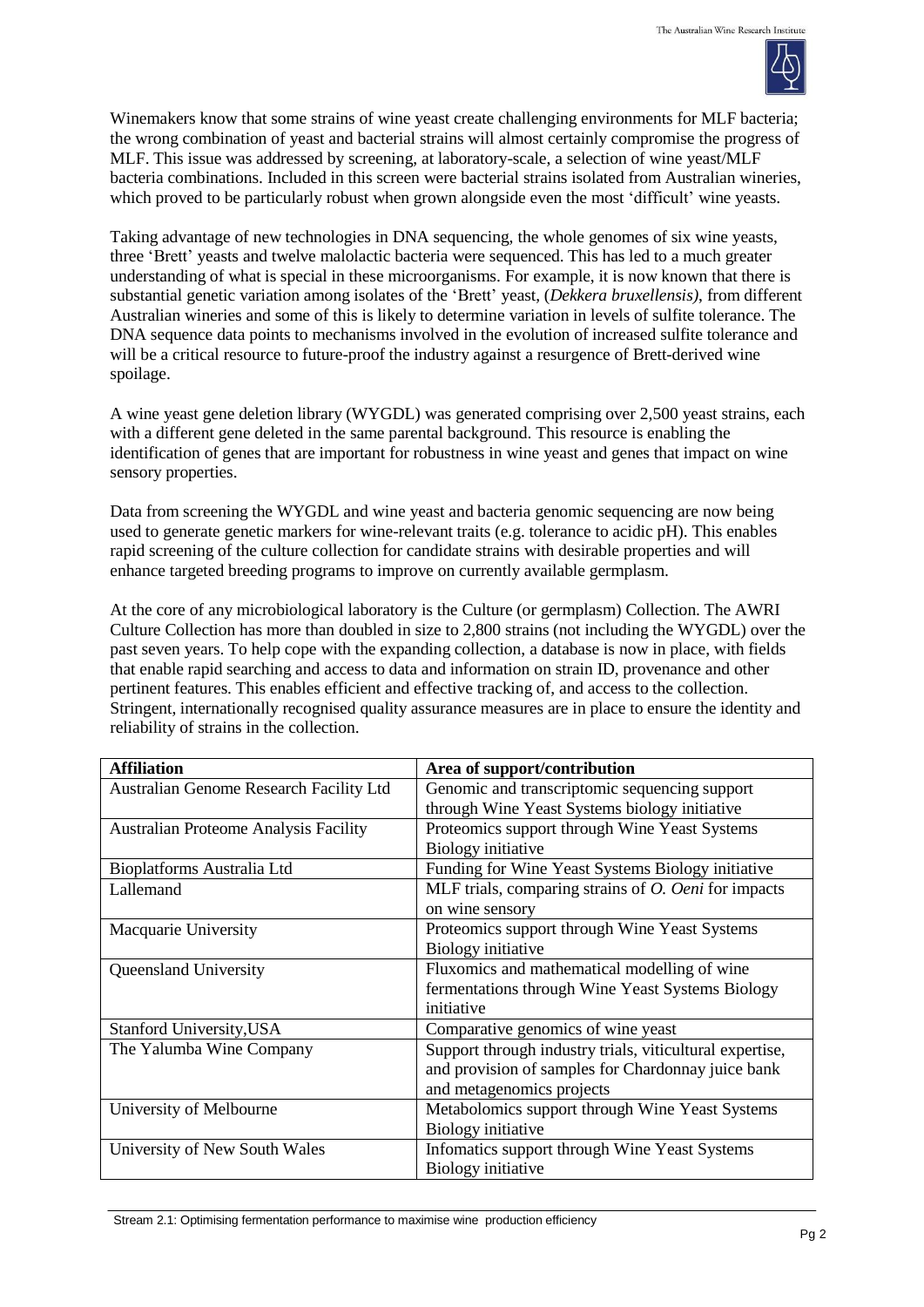

| <b>Affiliation</b>                  | Area of support/contribution                        |  |
|-------------------------------------|-----------------------------------------------------|--|
| University of Toronto, Canada       | Provison of knock-out cassettes for construction of |  |
|                                     | Wine Yeast Gene Deletion Library                    |  |
| Victoria University                 | PhD scholarship for work on yeast stress tolerance  |  |
| 454 Life Sciences, A Roche Company, | Support for sequencing seven strains of             |  |
| USA                                 | Saccharomyces                                       |  |

# **3. Background:**

A perennial problem for winemakers is the risk of suboptimal fermentations requiring remedial intervention and leading to product downgrade or loss. Costs incurred as a result of this can be considerable, thereby compromising the international competitiveness of Australian wines in the international market. Thus, it is critical to develop strategies, protocols and microbial strains to reduce the incidence of suboptimal wine fermentations.

The reliability and efficiency of wine fermentations depend on grape must quality and composition, and on the robustness and handling of microorganisms used in vinification; suboptimal fermentations are likely to result if any of these are wanting. This stream addressed the problems of suboptimal ethanolic and malolactic fermentations, from a microbiological perspective.

Methods available to wine researchers at the commencement of work in this stream were largely micro and molecular biological, neither of which is well suited to research on complex systems. New methodologies utilitising systems-based approaches were developed due to the high level of biological complexity in a wine fermentation. This required: the generation of wine yeast gene deletion library (WYGDL) which can be screened to identify yeast genes that are important for wine-relevant traits; establishment of genomic sequencing approaches to better understand the genetics (including genetic variation) of wine yeast and bacteria; and a systematic approach to analysing grape juice chemical composition, including the development of a Chardonnay juice bank.

In 2006, there was only rudimentary knowledge of genetic variation in yeast and bacteria that are used in primary and secondary fermentations. Little was known about how this variation interacts with variations in juice composition to determine fermentation outcomes. In addition, there was little known about the impacts of interactions between yeast and bacterial strains on outcomes in MLFs.

This stream addressed all of these matters, and had the following expected outcomes:

- WYGDL, comprising over 2,500 yeast strains each with a different gene deleted in the same parental background, established and methodology available for rapid screening to identify genes that confer desirable attributes.
- Knowledge and strategies for better control of MLF to ensure efficient successful and costeffective fermentations.
- Enhanced ability to exploit bacteria to promote development of wine sensory properties.
- Availability of robust ethanol stress-tolerant wine yeast strains that will reduce the risk of stuck and/or sluggish ferments.
- A world-class microorganism culture collection that provides a range of strains (some commercially unavailable) that enables industry flexibility to produce wines that respond to market demands.

## **4. Stream objectives:**

The objectives for this stream, as listed in the AWRI 7-year R,D&E Plan were:

 Establishment of a WYGDL and methodology for rapid screening to identify genes that contribute to increased robustness and other desirable attributes.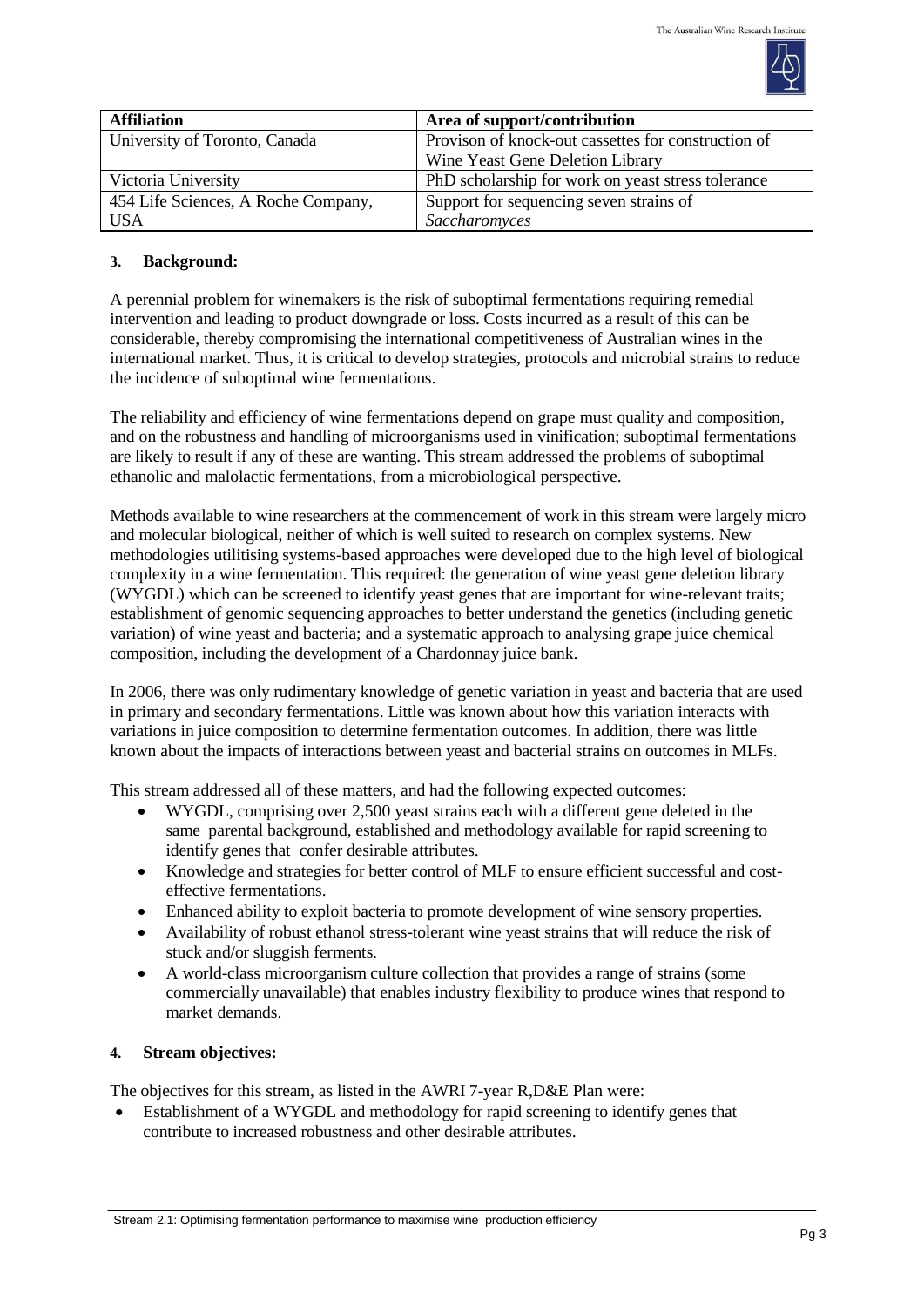

- Development of bacterial inoculation strategies that will ensure rapid and successful MLFs. This research will also assess the capacity of MLF to impart desirable sensory attributes to wine and thus increase wine value.
- Novel, non-GM wine yeasts will be developed with increased robustness and more resilience when confronted with 'inhospitable' grape must and, therefore, less likely to generate suboptimal fermentations.
- Expansion, provision and maintenance of a world class microorganism culture collection for the Australian wine industry that will enable the rapid identification, storage and recovery of wine microorganisms with a range of defined oenological characteristics.

Changes made to Outputs and Milestones:

- On the completion of the WYGDL, the opportunity existed to extend the scope of yeast genomics activities. Taking advantage of new technologies in DNA sequencing, the genomes of six wine yeasts, three 'Brett' yeasts and twelve malolactic bacteria were fully sequenced; a synthetic biology platform was developed to introduce novel flavor pathways in yeast (this is reported for Stream 1.3); and metagenomics approaches were explored to characterise heterogenous yeast populations in spontaneous fermentations.
- Novel wine yeasts with significantly increased ethanol robustness could not be generated (see Results and Discussion below); because of this, the focus shifted towards identifying factors in grape juice composition that impact negatively on yeast performance. The main objective of reducing the risk of suboptimal fermentation was achieved through the generation of new knowledge about risk factors in combination with benchmarking of yeast performance over a wide range of conditions.

### **5. Methodology:**

To construct the WYGDL, a collection of gene knock-out cassettes (provided by Prof. Charles Boone, University of Toronto) was used to delete each of the non-essential genes in a wine yeast background, creating a collection of yeast strains, each with a different gene deleted in the same genetic background. Standard molecular biology techniques were used and high-throughput technologies were developed to achieve this. All knock-out cassettes were amplified using Polymerase Chain Reaction (PCR), and the cassettes transformed into the parent wine yeast strain using a roboticised liquid handling workstation. Quality assurance measures included a PCR-based approach with primers targeting the inserted knock-out cassette and its flanking region. Confirmed transformants were prepared for storage and placed into the AWRI Culture Collection.

High-throughput, roboticised, analytical techniques were used to screen the WYGDL and other subcollections of yeast and bacteria in the AWRI Culture Collection. Growth inhibition assays were used to determine, amongst other parameters, yeast ethanol tolerance. High-throughput methods were also developed for biochemical assays such as sugar utilisation in high-throughput, microscale (200 µL) fermentations.

A novel competitive fitness assay of the WYGDL was adopted to identify genes that are important for tolerance to low pH stress. A pooled inoculum carrying all strains in the WYGDL was grown in low pH juice over many generations. Survivors were identified by DNA sequencing of a sample of the population at the end of the experiment; because each strain in the WYGDL has a unique DNA that enables it to be readily identified and quantified by sequencing.

Genome sequencing technologies were used to sequence the genomes of wine bacteria and yeasts. Bioinformatics tools were used for genome assemblies and to perform comparative genomics. A range of systems biology methodologies (e.g. transcriptomic, proteomic and metabolomic analyses) were employed across Streams 1.3 (particularly in development of a low-alcohol wine yeast) and 2.1.

Non-GM, adaptive evolution, was used for the generation of novel yeast strains with increased robustness. This involved growing populations of chemically mutagenised yeast cells in a selective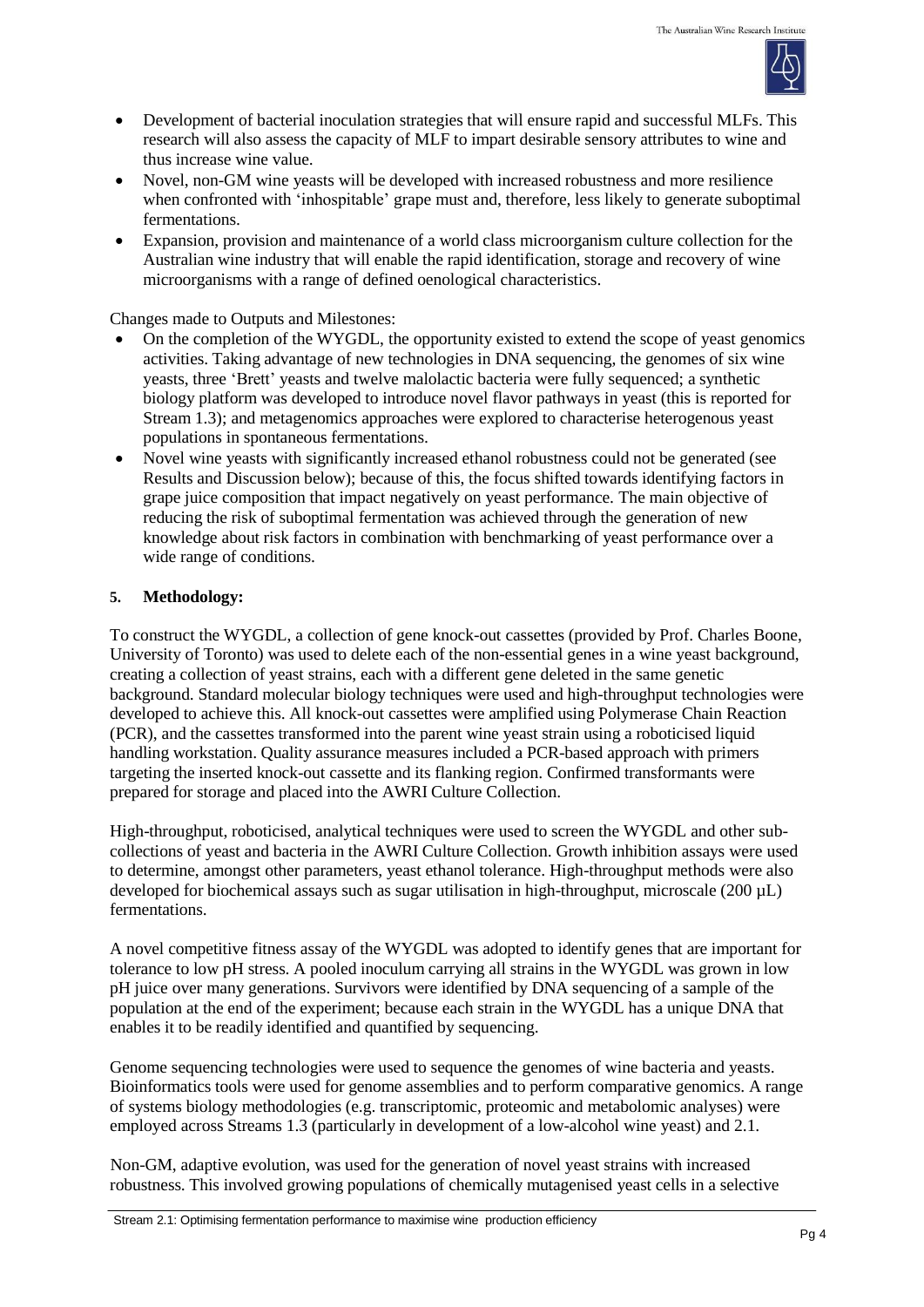

medium (e.g. a medium with increasing levels of ethanol) over tens or hundreds of generations. Surviving yeast cells were then characterised for phenotypic changes (e.g. increased ethanol tolerance).

Juices collected for the Chardonnay juice bank were analysed using enzymatic and spectral methods to determine common compositional traits (sugar, YAN, TA, pH etc.). Inductively coupled plasma optical emission spectroscopy (ICP-OES) was used to determine elemental composition.

Standard microbiological and oenological methodologies were used to assess MLF performance of bacteria following different inoculation regimes. Growth of bacteria was determined by optical density and viable counting. Chemical (e.g. fermentation product analysis and diacetyl determinations), and sensory analyses, were performed on the wines produced.

Microtitre plate, high throughput assays were used to screen *O. oeni* strains from the AWRI Culture Collection to identify novel robust bacteria that grow in hostile conditions (e.g. with yeast strains that can be inhibitory to MLF) and metabolise malic acid.

Characterisation of flavour-determining enzymes from *O. oeni* was performed using deuterated substrates and standard enzyme assays in cell-free extracts.

Standard microbiological (e.g. biochemical assays) and molecular biology (e.g. DNA fingerprinting) techniques were used for identification of yeast and bacterial strains in the culture collection. All yeast and bacterial strains were prepared for storage at -80ºC, in accordance with standards recommended by the World Federation for Culture Collections.

A purpose-built database with extensive search capabilities was developed to record a broad range of data (e.g. photographs, records of DNA fingerprint gels, descriptions of provenance, including winery or wine region) on strains in the Collection.

### **6. Results and discussion:**

### **Establishment of a wine yeast gene deletion library (and systems biology platform)**

A wine yeast gene deletion library (WYGDL) comprising over 2,500 mutant yeast strains, all derived from the same parent and each with a different gene knocked out, was generated and made available to researchers (Borneman et al. 2007b). This collection is providing a foundational resource for systems biology-based approaches to wine research and is now being applied to investigating the genetic basis of important wine yeast traits including robustness (fitness) and the identification of genes involved in flavour production.

To further develop a systems biology platform for wine yeast research (Borneman 2008c, 2008d), and in parallel with the development of the WYGDL, a wine yeast genome was sequenced; the yeast chosen was the same strain as was used as the parent for construction of the WYGDL. This work was a 'world first' and revealed the presence of novel genetic material that is absent from the genome of the laboratory strain of *S. cerevisiae* (Borneman et al. 2008a and 2008b). To better understand what is unique about wine yeasts (compared to non-wine strains of *S. cerevisiae*) comparative genomic techniques were developed and used to map variation among several industrial strains of *S. cerevisiae* from wine, brewing and biofuel industries (Borneman, et al. 2011b and 2012a). Large reservoirs of genetic variation among strains was uncovered. This variation is now being investigated for its influence on wine-relevant traits, and will be important for future development of novel, improved wine yeast strains.

To extend systems-based approaches and enable access to state-of-the-art technologies and methods for AWRI biosciences research, techniques, including genomics, transcriptomics, proteomics and metabolomics approaches were developed (Schmidt et al. 2012b, Borneman, et al. 2011b and 2012a, Herderich et al., 2012) and are now applied across many AWRI projects (see, for example 'Low-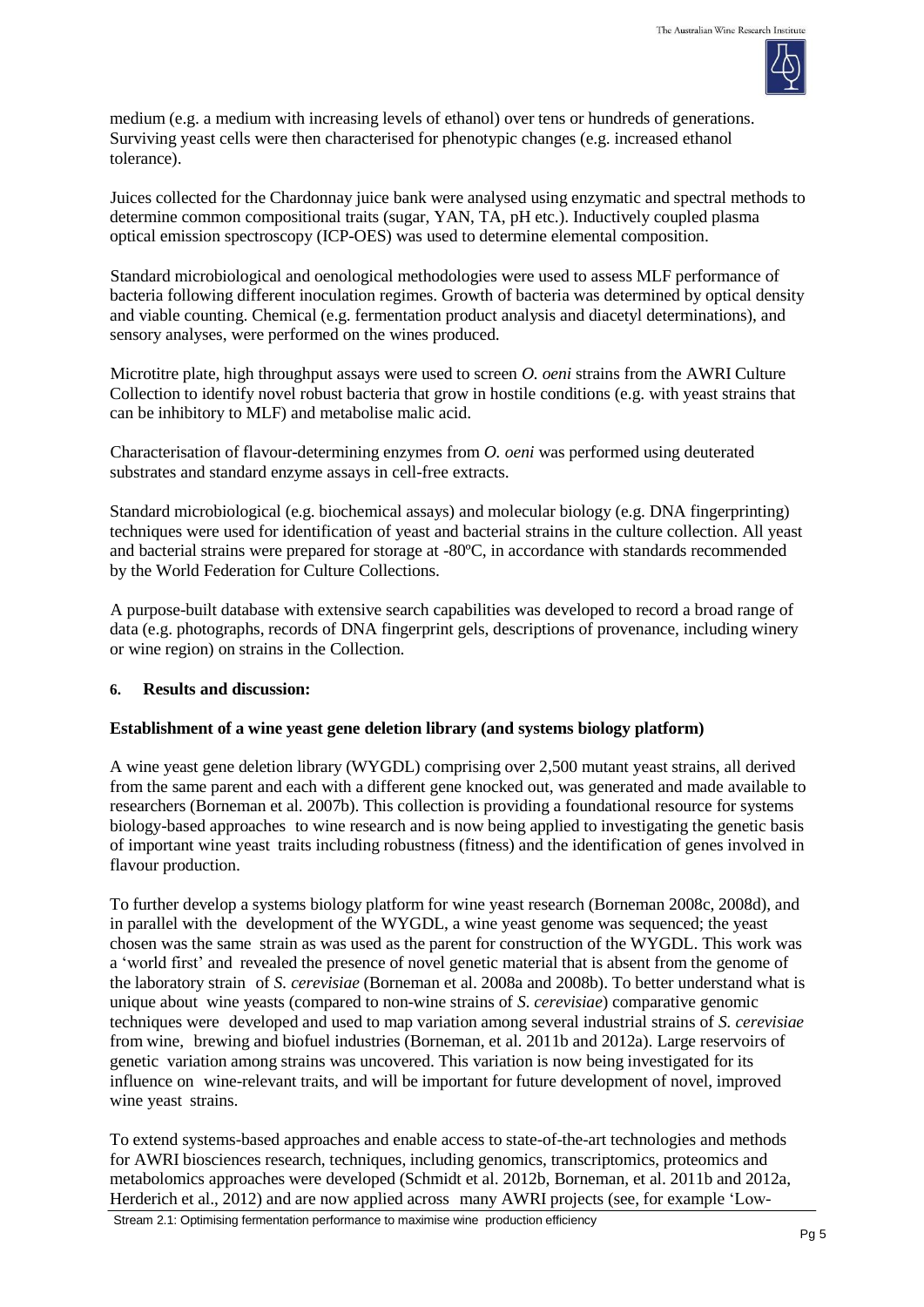

Ethanol' research in Stream 1.3.). The relevance and importance of this work has been described in a number of research and review papers (Borneman et al. 2007a; Borneman et al. 2012d and 2013a), a book chapter (Borneman et al. 2009) and industry journals (Chambers et al. 2009).

One area of research to benefit from access to systems-based approaches was sequencing the genome of the wine spoilage yeast *Dekkera bruxellensis* (Curtin et al. 2012b). The strain sequenced was found to be an allotriploid hybrid strain (it has three copies of a *Dekkera* genome, two of which are very similar; the other originating from a more distant source) that contains many genes and metabolic pathways not found in *S. cerevisiae*. These pathways provide the metabolic flexibility for this problem species to actively grow in the winery environment and spoil wine. A subsequent multi-strain comparative genomics investigation of *D. bruxellensis* genetic diversity indicated that there are significant differences in the genetic make-up of different *Dekkera* strains, and these differences correlate with wine relevant phenotypes such as sulfite tolerance. A publication describing this has been submitted to a peer reviewed journal (Borneman et al. 2013b), building on the AWRI discovery that some Australian *Dekkera* strains are more sulfite tolerant than others (Curtin et al. 2012a).

## **Improving MLF: increasing knowledge through systems-based approaches**

From a molecular biology perspective, the MLF bacterium *Oenococcus oeni* is one of the most intractable of microorganisms, largely because it is not amenable to many routine protocols used by modern gene technologies. Comparitive genomics provides a means of getting around this limitation; sequencing the genomes of many, diverse strains of this bacterium is enabling its genetic complexity to be unravelled, linking genetic elements to wine-relevant traits.

Genomic analysis of the *Oenococcus* genus, performed at the AWRI (Borneman et al., 2012b), revealed aspects of how *O. oeni* has adapted to its ecological wine niche. For example, it has genes for the metabolism of pentoses and arabinose; sugars that are found in wine at the end of primary fermentation. In contrast *O. kitaharae*, the only other identified *Oenococcus* species, has adapted to its ecological niche, distilled Shoshu residue, carrying genes for example, for maltose utilisation but lacking the genes necessary to grow in wine.

Genetic variation across the *O. oeni* species was revealed, first using a microarray approach (Borneman et al. 2010 and Bartowsky and Borneman 2011c) and then through genomic sequencing of twelve *O. oeni* strains (Borneman et al. 2012c). By having the DNA sequences of such a large number of strains available, it was possible to scope the genetic variation within *O. oeni* (Borneman and Bartowsky 2011a). It was discovered that there is a conserved genomic core common across all strains, and a much larger than previously envisaged pan genome (the pan genome is the whole set of genes across a species). Of particular interest, there was a clear group of Australian *O. oeni* isolates distinct from strains isolated from other parts of the world.

The very large pan genome relative to the core means that there is considerable genetic variation (approximately 30%) across *O. oeni* strains. This large pool of genetic variation has the potential to impact on MLF performance and wine quality parameters. For example, it was observed that there are distinct sub-groups of *O. oeni* with different cell wall polysaccharide, sugar utilisation and β-glycosidase genes indicating the potential for choosing different *O. oeni* strains to modulate wine sensory properties (Borneman et al. 2012c).

## **Improving MLF: impact of inoculation regime on MLF efficiency and wine sensory characteristics determined**

Relative to traditional MLF, which is inoculated post-alcoholic fermentation (AF), co-inoculation of MLF bacteria and yeast was found to reduce overall vinification time and positively influence wine composition, which is reflected in wine sensory characteristics (Bartowsky 2008a; Abrahamse and Bartowsky 2011 and 2012 ). MLF inoculation regime in Shiraz (winemaking at a laboratory-scale of 1.5 kg and industry-scale with 9 kL ferments) demonstrated that early MLF inoculation leads to more robust MLF and reduces the overall time for vinification by up to 12 weeks (Abrahamse and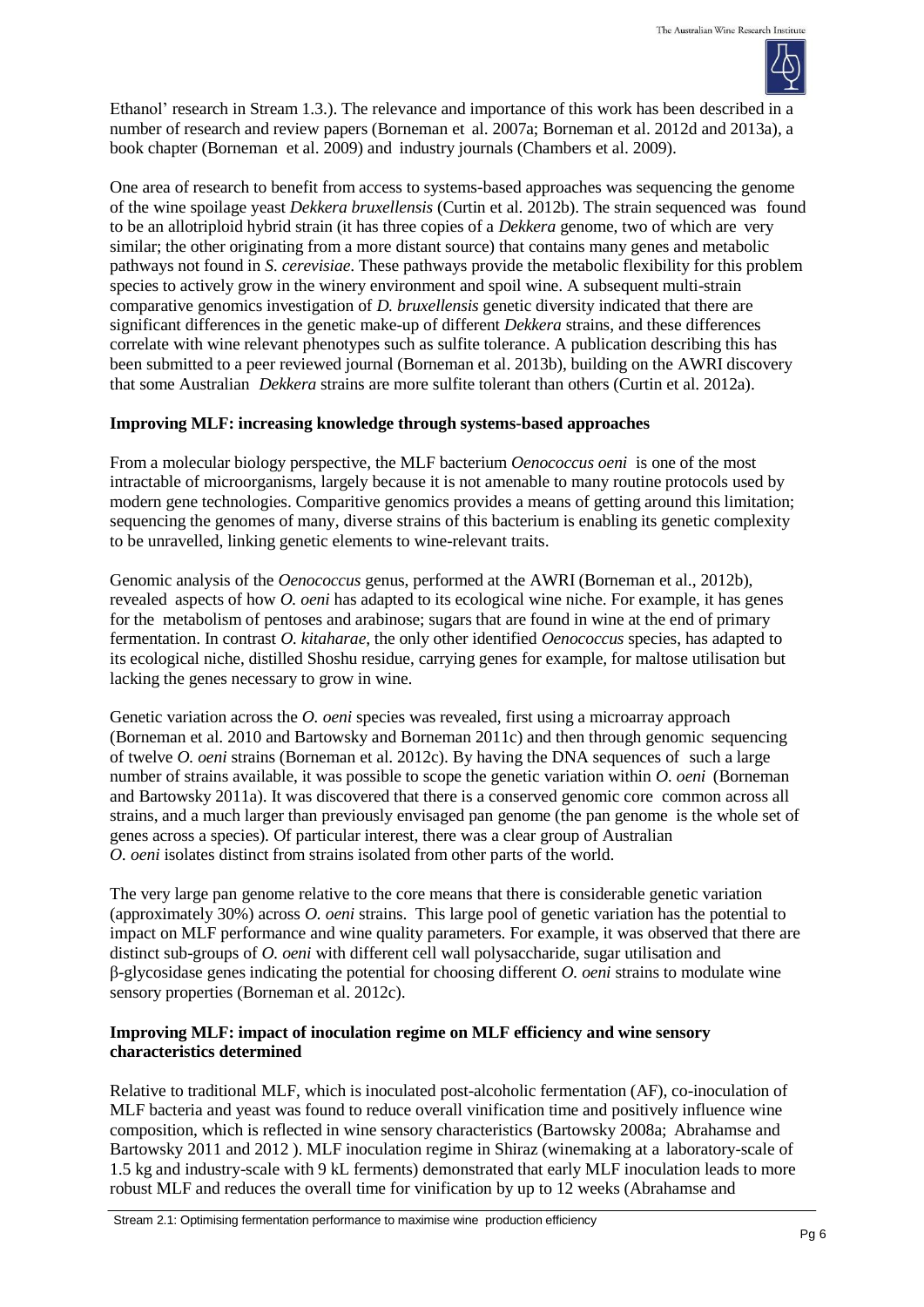

Bartowsky, 2012). Concentrations of volatile compounds differed with MLF inoculation regime; coinoculated or early MLF inoculated Shiraz wines had higher concentrations of fruity volatile compounds, resulting in fruitier wines **(**Abrahamse and Bartowsky, 2011 and 2012; Bartowsky and Abrahamse 2012b**)**. A co-inoculation trial undertaken in Chardonnay had similar outcomes; again the overall vinification time was reduced relative to a sequential inoculation (Bartowsky et al. 2008d).

Compatibility among yeast and bacterial strains is a critical factor impacting on the reliability of MLFs. For example, if a yeast strain produces high concentrations of  $SO<sub>2</sub>$  during alcoholic fermentation, the efficiency of MLF might be compromised depending on the robustness of the MLF bacterium (Bartowsky 2011a). Yeast and bacterial compatability screening for MLF robustness and efficiency was performed on a selection of strains from the culture collection. This included several Australian *O. oeni* isolates, which proved to be particularly robust, even in the presence of yeast that had a substantial negative impact on other *O. oeni strains* (Abrahamse and Bartowsky, 2013).

Choice of bacterial strain was shown in many MLF experiments to significantly influence sensory properties of wines (Bartowsky et al. 2008d; Costello et al. 2012a; Cozzolino et al. 2012). Several bacterial strains that enhance production of volatile compounds and impact on wine fruity characters were identified (Bartowsky et. al 2011a). This work demonstrated that choice of bacterial strain has the potential to tailor wines by, for example, modulating buttery (diacetyl) and berry-fruity (ethyl esters) attributes (Bartowsky and Pretorius 2009b).

As an extension of the above, MLF trials were undertaken with several bacterial strains in Cabernet Sauvignon over four vintages. This work demonstrated that MLF can have significant effects on fruity sensory properties. Furthermore, several factors influenced these MLF-induced effects, including choice of bacterial strain, wine composition and grape variety (Bartowsky et al. 2011a, 2011b; 2012a).

In subsequent research aimed at identifying bacterial enzymes involved in flavour development during MLF, two enzyme activities were uncovered (Costello et al. 2012b). One was an acyl co-A: alcohol acyltransferase, the first enzyme of this type to be identified in MLF bacteria. This enzyme, together with a reverse esterase, was found to be responsible for the production of fruity ethyl esters (e.g. ethyl hexanoate).

An alternative MLF bacterium, *Lactobacillus plantarum*, which is already available to winemakers in Europe, was trialed in a Cabernet Sauvignon vintage trial to explore its potential use in Australian red wine production. MLF was completed in a timely fashion and the resultant wine was sound and had appropriate varietal fruity characters (Bartowsky et al. 2012a). This bacterium is now available to Australian winemakers.

It has been known, at least anecdotally, for some time that oak characters can be enhanced by conducting MLF in barrels. This was shown to be the case in controlled experiments where, relative to yeast, MLF bacteria released significantly higher levels of oak-lactone from glycosidic precursors (Bartowsky and Hayasaka 2009a).

## **Addressing the issue of suboptimal primary fermentations**

As ethanol accumulates during fermentation it causes substantial stress for yeast cells and this is thought to be a causative factor in suboptimal fermentations. Thus attempts were made to generate wine yeast strains with high levels of ethanol tolerance (Schmidt et al. 2006). A non-GM, adaptive evolution strategy was trialed, requiring the development of a high throughput screen for the large numbers of yeast isolated from the evolving population (Tran et al. 2012). Ethanol-tolerant wine yeast strains were generated, but increases in tolerance relative to the parental strain were marginal and did not translate into measurable improvements in performance in grape juice. This highlighted the limitation of adaptive evolution as a strategy for yeast strain development and required a change of direction to address the issue of suboptimal fermentations.

The work on ethanol tolerance, together with information from various sources, including data from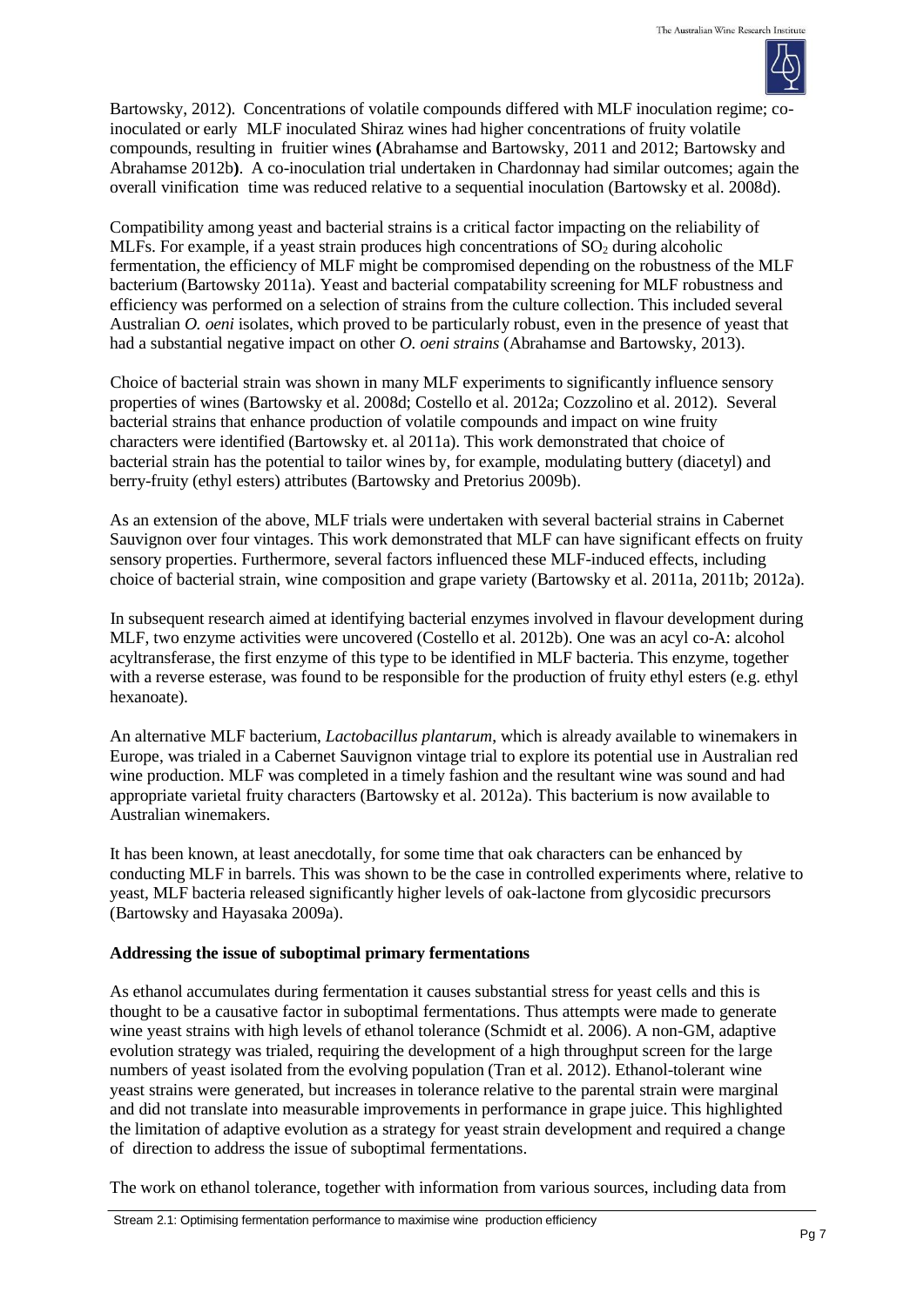

the AWRI helpdesk, highlighted a gap in our understanding of the relationship between juice composition, choice of wine yeast and the impacts of these variables on fermentation efficiency and reliability. A study of juice composition and yeast strain response to compositional variation was initiated to fill this gap, as described in the following.

A Chardonnay juice bank, comprising over 100 different juices, was screened for impacts on fermentation performance. From this, and a detailed chemical analysis of the juices, it was found that potassium concentration and pH are critical factors impacting on yeast performance. In addition, different wine yeast strains exhibited different levels of tolerance to limiting potassium and low pH (Schmidt et al. 2011b). These findings have led to improved fermentation management strategies to minimise the risk of suboptimal ferments (Schmidt et al. 2011a ). Follow-up work in which 50 commercial wine yeast from the AWRI Culture Collection were screened for tolerance to low pH showed a sizable proportion of strains (greater than 15%) performed less well in low pH juice fermentations (Schmidt 2012a). It has subsequently been shown that  $pH$  can interact with  $SO_2$  such that even moderate pH and  $SO<sub>2</sub>$  conditions can, in combination, promote a sluggish start to fermentation (Schmidt 2012a).

Screening and performance profiling of juices with varying composition necessitated the development of a small-scale, high-thoughput fermentation platform. Comparing outcomes of fermentation at different volumes, it was shown that growth and relative performance profiles of wine yeast were the same in 0.2 mL, 200 mL and 3000 mL fermentation vessels. Improvements in methodology led to the establishment of 0.2 mL ferments as a standard procedure for screening of yeast and media at the AWRI (Liccioli et al. 2011).

To better understand why different wine yeast strains exhibit different levels of tolerance to low pH requires knowledge of which genes contribute to this trait. To this end, a pooled inoculum carrying all strains in the WYGDL was put through competitive fitness assays (i.e. it was grown in low pH juice over many generations) after which the survivors were identified by DNA sequencing (each strain in the WYGDL has a unique DNA tag that enables it to be identified and quantified). Candidate wine yeast genes contributing to tolerance of low pH were identified (Schmidt et al., 2013a).

Fermentation additives, sold by yeast suppliers, are claimed to reduce the risk of suboptimal fermentations, but little is known about their impacts at low pH. Six products from three suppliers were trialled, individually and in combination, to determine their efficacy in promoting fermentation efficiency in low pH grape juice. It was found that there was little benefit in the use of rehydration nutrients for the mitigation of pH-related fermentation performance issues. As a practical outcome, these data suggest that choice of yeast strain, and not the addition of nutrient supplements, is more likely to provide a practical solution to problems associated with the fermentation of low pH must (Schmidt et al., 2013b).

Experimental work on the impacts of oxygen additions to fermentation efficiencies complement the above work and are reported in Stream 1.3.

## **Expansion, provision and maintenance of a world class microorganism culture collection**

The AWRI manages a yeast and bacterial culture collection for the Australian wine industry and AWRI research projects. Over the past seven years, this collection has grown from 700 to 2000 yeast and from 300 to 800 bacterial strains. These numbers do not include the yeast gene deletion library. The collection serves as a repository of yeast and bacteria for wine companies across Australia and the AWRI is a long standing member of the World Federation for Culture Collections. In addition, it is now listed as a source of microbial strains in the Atlas of Living Australia (www.ala.org.au) (Bartowsky 2008a).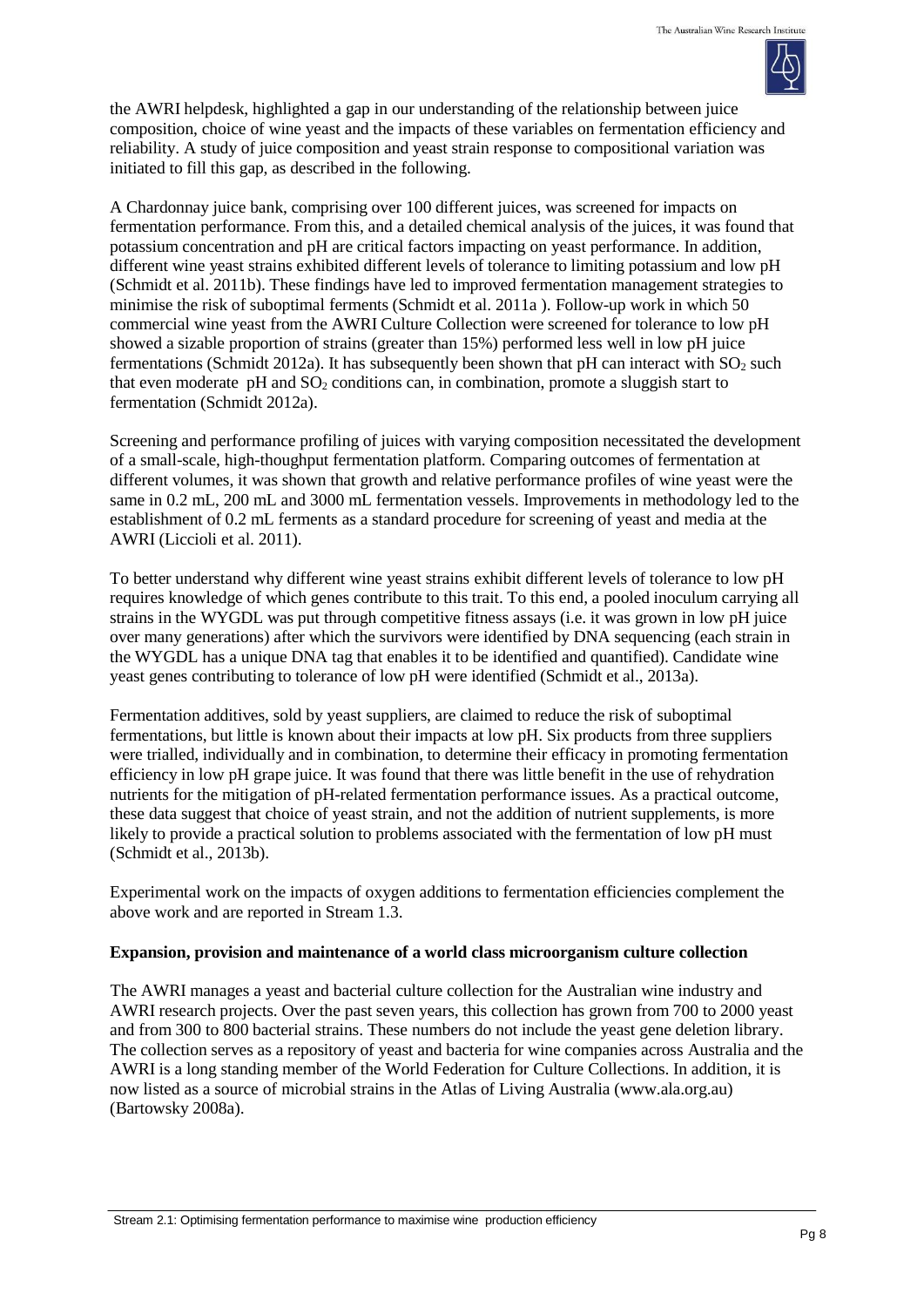

To facilitate efficient and effective management of the collection (e.g. processing the deposition and supply of strains, and managing intellectual property), a database

[\(http://www.awri.com.au/research\\_and\\_development/wine-microorganism/\)](http://www.awri.com.au/research_and_development/wine-microorganism/) has been developed which lists all strains in the collection and, where available, gives information on their provenance. All newly deposited yeast strains are now identified to genus and species level. All yeast and bacterial strain details are recorded in the database, along with known oenological characteristics. This process, with associated microbiological quality assurance, is essential because yeast and bacterial strains in the collection are available for distribution to the Australian wine industry, oenology teaching courses, and Australian and international research institutions.

The Culture Collection database was designed to include links to data including: (i) microscope images of yeast and bacteria (ii) molecular identification gels (e.g. ITS profiles of the yeast strains), and (iii) publications which use the strain (peer-reviewed and industry journal publications).

The collection is instrumental as a resource for a range of current and future AWRI research projects including characterisation of spoilage microbes such as *D. bruxellensis* and acetic acid bacteria collected from across the Australian wine industry (Bartowsky 2008a). The collection has also been screened to identify yeast other than *Saccharomyces* species which produce wines with low-ethanol content (see report on Stream 1.3).

Non-*O. oeni* wine bacteria, including *Lactobacillus* sp. were screened for growth and MLF efficiency, in synthetic wine media and red wine, using the robotic liquid handling station. Several candidate strains were identified for further evaluation in red and white wine (Moncalvo et al. 2013).

## **7. Outcome and Conclusion:**

## **Establishment of a wine yeast gene deletion library and systems biology platform**

A Wine Yeast Gene Deletion Library (WYGDL) comprising over 2,500 wine yeast strains, each with a different gene knocked out in the same parental background is available to wine researchers across Australia to screen for wine relevant phenotypes. This provides a means of fast tracking research aimed at identifying genes that are important in vinification (fermentation efficiency and reliability) and for wine quality.

High-throughput assays for rapid screening of large collections of microbes are available to wine scientists. These assays are of particular importance in screening phenotypes (traits) for genetic mapping. Two assays that are of particular relevance in the context of wine research include a microvinification assay and a yeast stress tolerance assay.

Data from sequencing the genomes of six wine yeast strains, commonly used in Australian winemaking, was made available, assembled and annotated. This provides a rich resource of information on genetic variation across these strains. The peer reviewed manuscripts describing this work identified and gave insight into several previously unknown genetic elements found in wine yeast but not in laboratory strains. Scientists working on any of these strains are now in a position to utilise these data to inform their experimental work, interpret their data and develop new strains with improved, wine-relevant phenotypes.

The genome sequences of three wine-isolates of *D. bruxellensis* were made available. Data from this work indicate that there is substantial genetic variation among strains which has specific implications to understanding the drivers behind characteristics such as variations in levels of tolerance to sulfite treatment. Evidence suggests *D. bruxellensis* is evolving increased resistance to current treatment strategies (as demonstrated in previous AWRI research). Data generated from this project has already improved our understanding of the mechanisms involved in the evolution of sulfite tolerance and will be a critical resource in the development of future strategies to control 'Brett' in the winery.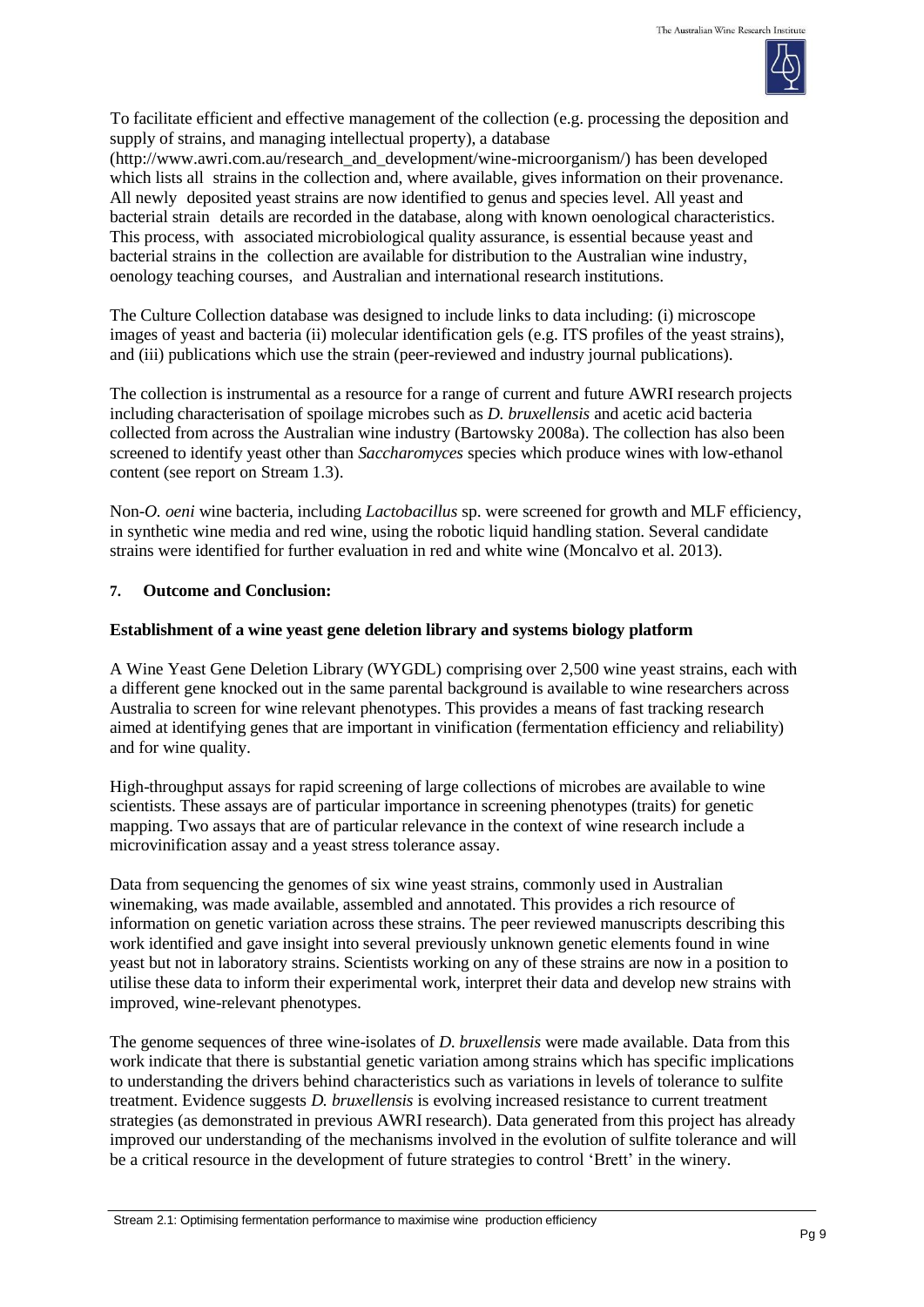

### **Improving MLF: increasing knowledge through genetics approaches**

Whole-genome sequence data for 12 *O. onei* strains was made available. This rich source of data can be mined to determine the metabolic potential of this bacterium, and to identify strain to strain variation that impacts on wine-relevant traits. As more strains are sequenced, and their wine-relevant traits mapped to their genomes, it will be possible to rapidly screen *O. oeni* strains to isolate variants with combinations of traits that are suited to Australian winemaking conditions and to shape wine style in a targeted fashion.

### **Improving MLF: impact of inoculation regime on MLF efficiency and wine sensory characteristics determined**

The efficiency of MLF has been greatly enhanced by the development of co-inoculation strategies in this stream, which, relative to traditional (sequential) inoculations, can reduce overall fermentation time by up to 12 weeks. In addition, co-inoculation or early-MLF inoculation can enhance fruity volatile composition in finished wines, thus providing the opportunity for winemakers to modulate wine style. Further, from yeast/bacterial compatability studies, several robust Australian isolates of *O. oeni* have been identified.

An AWRI fact sheet titled 'Using malolactic fermentation (MLF) to modulate wine style', has been developed and is distributed on an ongoing basis (http://www.awri.com.au/wpcontent/uploads/mlf\_modulation\_AWRI\_fact\_sheet.pdf). This fact sheet describes to winemakers the benefits of alcoholic fermentation/MLF co-inoculation; it also explains how the choice of bacterial strain impacts on wine sensory properties such as enhanced buttery and/or fruity characters. The feedback has been very positive and approximately 50 wineries (small, medium and large) have adopted AF/MLF co-inoculation.

## **Addressing the issue of suboptimal primary fermentations**

One of the expected outcomes of this stream was to provide wine yeast strains with increased ethanol tolerance. After numerous attempts, however, this goal was not realised: strains with increased tolerance were generated, but improvements were too marginal to be of value in industrial fermentations. Nonetheless, significant progress was made on the main objective of reducing the risk of stuck and/or sluggish fermentations (which was the driver for developing more robust wine yeast).

Improved knowledge of grape juice composition and its impacts on wine yeast performance led to a revision of the composition for defined medium used in model grape juice fermentations. This important development for wine yeast researchers has enabled improved modelling of problem ferments and is expected to lead to improved strategies to maximise fermentation efficiency and reliability.

Work in this stream also highlighted the potential negative impact of  $SO<sub>2</sub>$  at low pH on wine yeast performance. Importantly, the level of sensitivity to such challenging conditions was yeast strain dependent; some commercially available yeast strains proved to be considerably more robust than others. In addition, commercially available nutrient supplements did not enhance yeast tolerance to low pH. Thus, choice of yeast strain, and not the addition of nutrient supplements, is more likely to provide a practical solution to suboptimal fermentation problems associated with low pH must fermentation.

An AWRI webinar was prepared and presented that aims to raise awareness of winemakers to the potential for pH-related fermentation performance issues, and viable solutions (Schmidt 2012).

Data on Chardonnay juice composition for a broad range of Australian Chardonnay, arising from analysis of the Chardonnay juice bank, is available to Australian winemakers and wine scientists (Schmidt et al., 2011b). Through an improved understanding of what constitutes a 'normal' juice composition, this knowledge has been proven very valuable to help winemakers troubleshoot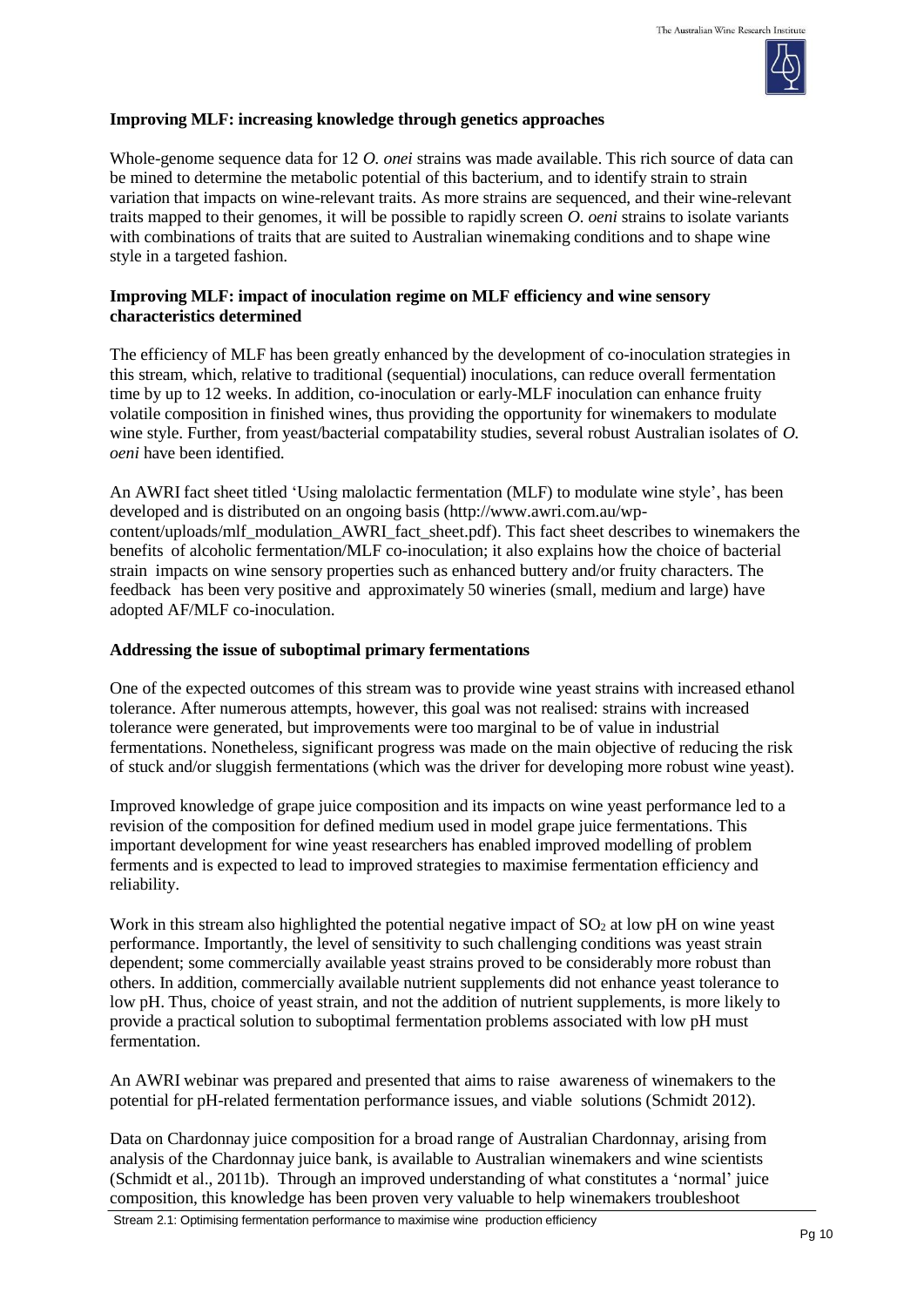

fermentation performance problems as they arise during vintage.

### **Expansion, provision and maintenance of a world class microorganism culture collection**

The AWRI Culture Collection has more than doubled in size over the past seven years. A database, with fields that enable rapid searching and access to data and information on strain ID, provenance and other pertinent features, is now in place (http://www.awri.com.au/wp-

content/uploads/microorganism\_culture\_collection.pdf). This enables efficient and effective tracking of strains and access to the collection. Stringent quality assurance measures are in place to ensure identity and reliability of strains in the collection.

To date, 594 yeast strains have been identified to species level, with DNA fingerprints that enable strains to be distinguished; in addition approximately 100 bacteria have been identified. This leaves over 1400 yeast and about 800 bacteria to be characterised.

Flyers detailing the AWRI Culture Collection have been provided to winemakers and scientists at various conferences and distributed with industry journals. The flyers explain practical aspects, how to access yeast or bacterial strains in the collection, and how to deposit strains and/or collections of strains for safekeeping. This has led to an increasing number of wineries storing their yeast and bacterial strains in the AWRI Culture Collection.

## **8. Recommendations:**

This stream has delivered world leading research in wine yeast and bacterial genomics, providing a strong foundation to develop genomic maps of wine-relevant traits in strains of *Saccharomyces* and *Oenococcus*. These maps will enable improved and rapid screening of new isolates and strains already available in the AWRI Culture Collection or from other sources, to identify and/or develop (via informed breeding programs), improved wine microorganisms. This will make it possible to deliver robust yeast and bacterial strains that produce predictable, desirable sensory characters in wine. This outcome contributes significantly to the competitiveness of the Australian wine industry by reducing the risk of suboptimal fermentations (see below) and enabling winemakers to more effectively tailor their wines to market segments. To capture the full value of the germplasm held in the Culture Collection, it will be necessary to sequence the genomes of large numbers of wine yeast and bacteria and systematically collect data on their phenotypic traits. Given the reduced cost and enhanced capacity available through next generation sequencing and high through-put phenotyping, this foundational data set could be generated with reasonable resources and in a short time-frame (to be addressed in Projects 3.2.1-3.2.5 in the AWRI's 2013-2018 R,D&E plan).

Work in this stream contributed significantly to improving the reliability and efficiency of primary fermentations. Whilst the importance of pH to fermentation efficiency has long been appreciated, it was not realised how much varation in tolerance to low pH exists across wine yeast strains, or the degree to which pH and  $SO<sub>2</sub>$  interact negatively on progress of fermentation. This presents an opportunity for future research into robustness of wine yeast strains with the aim of making improved strains available to winemakers. While it is unlikey that this can be achieved by adaptive evolution strategies, combining whole genome sequencing with characterising 'robust' phenotypes provides a promising strategy. Based on methodolgies developed in this stream, genetic markers for tolerance of low pH (along with other stressors such as  $SO<sub>2</sub>$  and ethanol) can be identified. These markers would provide the means to screen yeast collections for 'fittest' candidates that can be trialled immediately and used as breeding stock. Ideally, this approach would be complemented by research into the genetics of flavour production, enabling the generation of robust and 'flavour-active' yeast strains which are tailored to distinctive juice composition and/or products (to be addressed in Project 3.2.1 in the AWRI's 2013-2018 R,D&E plan).

It is also important to note that whilst there has been much communication and interaction with winemakers (via AWITC, webinars, roadshows and publications) about the important findings on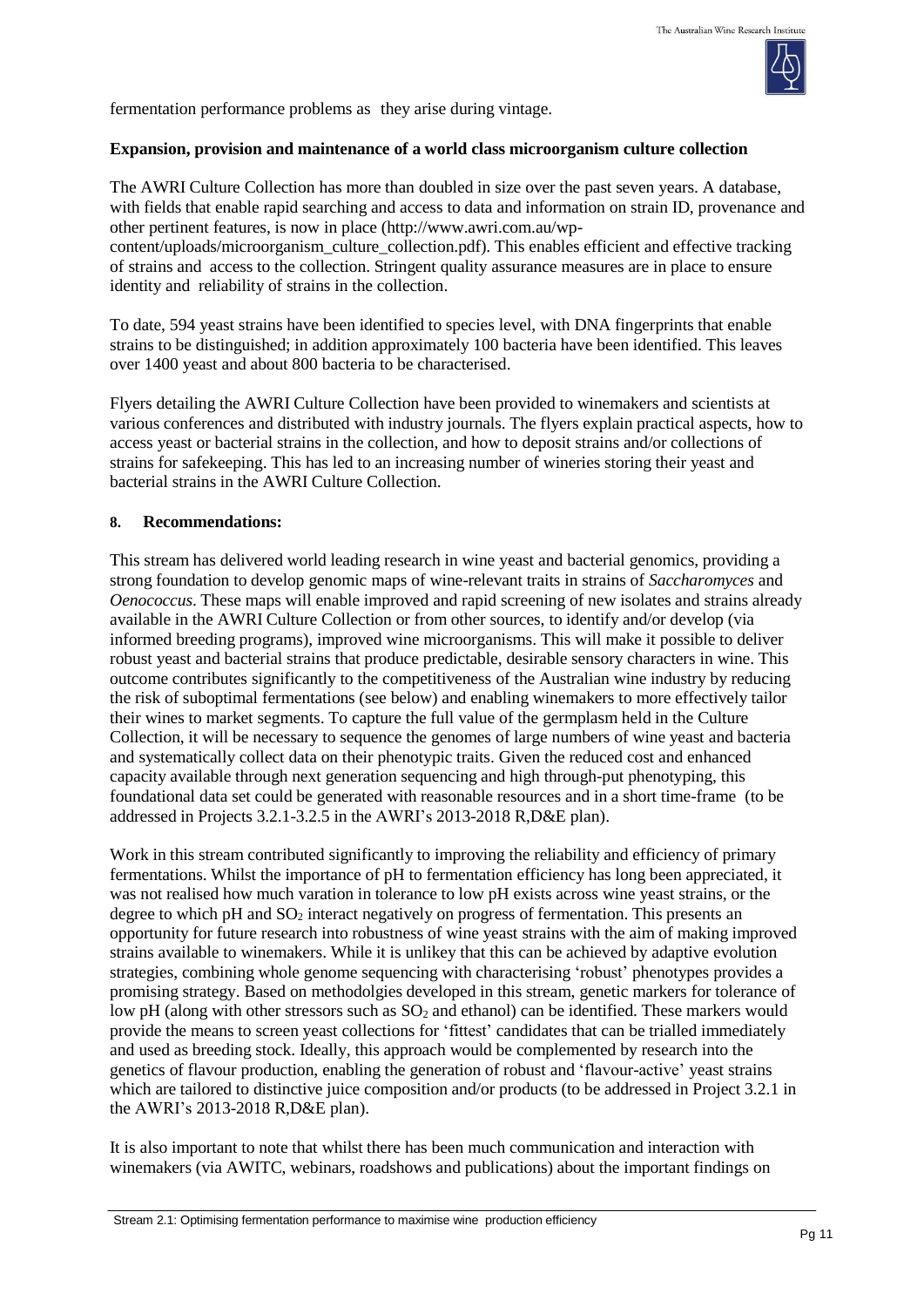

variation in wine yeast robustness, much of the work leading to these discoveries was performed over the last two to three years of the project. Thus, there are still opportunities and unlocked potential to be realised from on-going dissemination of the outcomes to the industry. In particular, it will be important to inform winemakers about which available wine yeast strains are most robust in the face of low pH must; judicious choice of yeast strain is a cost neutral way of decreasing the risk of a suboptimal fermentation (to be addressed in Projects 4.1.1, 4.1.3 and 4.1.4 in the AWRI's 2013-2018 R,D&E plan).

The AWRI research and development on secondary fermentation regimes, which demonstrated the efficacy and robustness of AF/MLF co-inoculation, has led to significant adoption of this strategy by Australian producers. However, most research and uptake has been in the area of red wine production, leaving MLF strategies in white wine vinification as an opportunity for the future. There are many challenges in white wine progressing through MLF and early indications suggest that co-inoculation will prove to be particularly beneficial (to be addressed in Project 3.2.4 in the AWRI's 2013-2018 R,D&E plan).

An area that remains relatively unexplored is the reliability and impact of MLF in sparkling base wine production, because of the efficacy in co-inoculation in 'difficult' juices there is clearly an opportunity to extend studies from this Stream to sparkling wines (to be addressed in Project 3.2.4 of the AWRI's 2013-2018 R,D&E plan).

With three strains of *D. bruxellensis* now sequenced and knowledge gained of phenotypic variation in wine-relevant traits (e.g.  $SO_2$  tolerance), there is a solid foundation to develop new knowledge that will enable future-proofing of the wine industry against a resurgence of Brett in Australian wine production. To realise this potential, further work is required to determine the molecular basis of tolerance and sensitivity of *D. bruxellensis* to SO2. One approach to this is to evolve new strains of this yeast in a 'high'  $SO_2$  environment, then to sequence the genome of strains with increased tolerance to determine how they have adapted to this stress. This will enable the development of markers to identify problem strains as they arise in the industry and provide a tool for developing alternative strategies to combat Brett (to be addressed in Project 3.5.2 of the AWRI's 2013-2018 R,D&E plan).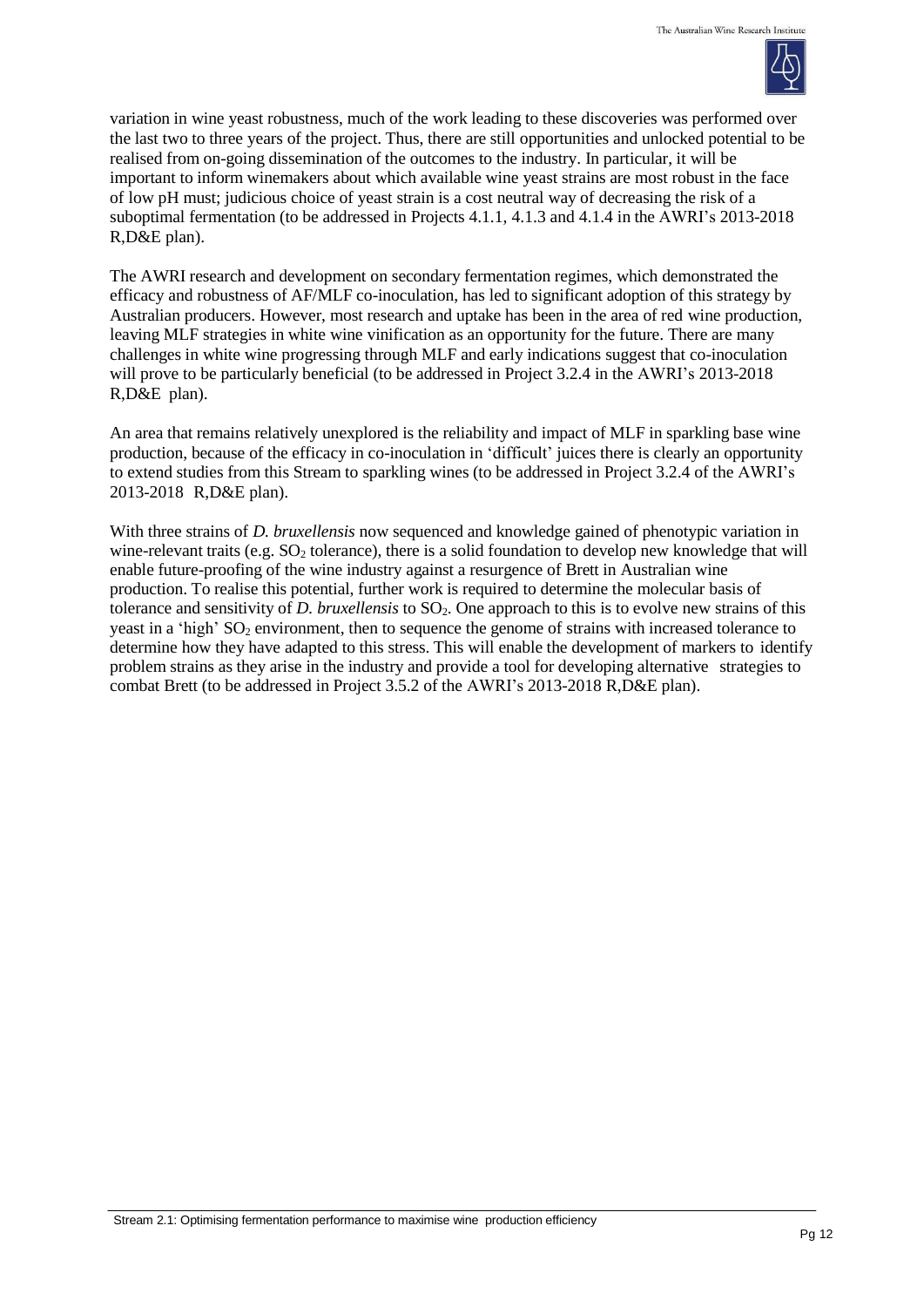

## **9. Budget reconciliation:**

| <b>Financial Year</b> | Receipts / Income <sup>O</sup> | Outgoings / Expenditure <sup>@</sup> |
|-----------------------|--------------------------------|--------------------------------------|
| Year 1: 2006/2007     | \$899,815                      | \$899,815                            |
| Year 2: 2007/2008     | \$887,736                      | \$887,736                            |
| Year 3: 2008/2009     | \$1,044,342                    | \$1,044,342                          |
| Year 4: 2009/2010     | \$1,206,355                    | \$1,206,355                          |
| Year 5: 2010/2011     | \$1,090,540                    | \$1,090,540                          |
| Year 6: 2011/2012     | \$870,127                      | \$870,127                            |
| Year 7: 2012/2013     | \$808,908                      | \$808,908                            |
| TOTAL                 | \$6,807,823                    | \$6,807,823                          |

 Note that the GWRDC – AWRI Investment Agreement budget was established and approved at an aggregate level, with variances to budget (i.e. annual overspends and underspends) reported and considered at that same aggregate (i.e. whole of agreement) level. The receipts / income relating to a Stream for any year therefore equate to the outgoings / expenditure within that Stream for that year, as any variances between total Investment Agreement funding received and total funds expended were considered at the whole of Agreement rather than individual Stream level.

Includes a pro-rated share of Theme 5 *Executive management and administration*.

| I hereby certify that this statement is true and accurate. |                                                   |       |  |
|------------------------------------------------------------|---------------------------------------------------|-------|--|
| Signature of duly authorised representative                |                                                   |       |  |
|                                                            | Group Manager - Corporate Services $29/11/2013$ . |       |  |
| Chris Day                                                  |                                                   |       |  |
| Name:                                                      | Title:                                            | Date: |  |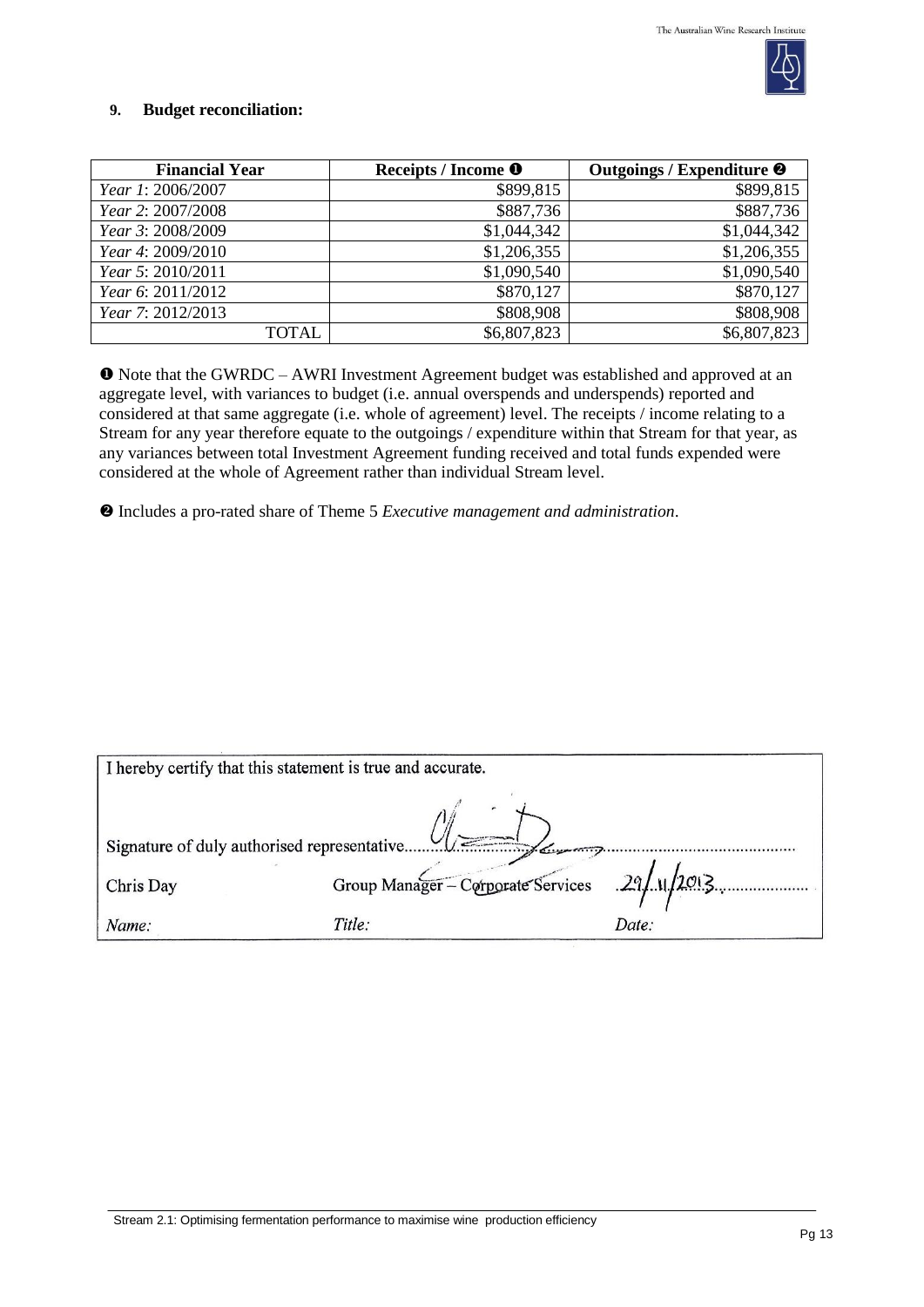

#### **10. References:**

Abrahamse, C.E., Bartowsky, E.J. (2011) Timing of malolactic fermentation inoculation in Shiraz grape must and wine: Influence on chemical composition. World Journal of Microbiology & Biotechnology 28: 255-265.

Abrahamase, C.E., Bartowsky, E.J. (2012) Inoculation for MLF reduces overall vinification time: New research based on laboratory and winery trials in Shiraz delivers potential time and cost benefits. The Australian & New Zealand Grapegrower & Winemaker 578: 41-46.

Abrahamse, C.E., Bartowsky, E.J. (2013) Development of a micro-scale microbiological screen for compatibility of yeast and bacterial strains in MLF. The 15th Australian Wine Industry Technical Conference, Sydney, New South Wales. The Australian Wine Industry Technical Conference Inc., Adelaide, South Australia (see appendix 1). *Unpublished material –information available on request.*

AWRI's new R,D&E plan 2013-2018, [http://www.awri.com.au/about\\_the\\_awri/rde-plan/](http://www.awri.com.au/about_the_awri/rde-plan/)

Bartowsky, E.J. (2008a) The AWRI wine microorganism culture collection: a treasure trove of yeast and bacteria strains for the future. The Australian & New Zealand Grapegrower & Winemaker 537: 101-103.

Bartowsky, E.J. (2011a) Chapter 16: Malolactic Fermentation. Joshi, V.K. (ed) Hand Book of Enology: Principles, Practices and Recent Innovations. Haworth Press Inc., New York. pp 526-563.

Bartowsky, E., Abrahamse, C. (2012b) Early inoculation for MLF can reduce overall vinification time: laboratory trials in Shiraz. Technical Review 197: 15-20.

Bartowsky, E.J., Borneman, A.R. (2011c) Genomic variations of *Oenococcus oeni* strains and the potential to impact on malolactic fermentation and aroma compounds in wine. Applied Microbiology and Biotechnology 92: 441-447.

Bartowsky, E., Costello, P., McCarthy, J. (2008a) MLF – Adding an 'extra dimension' to wine flavour and quality. The Australian & New Zealand Grapegrower & Winemaker*,* Annual Technical Issue 533a, 60-65.

Bartowsky, E., Costello, P., Krieger-Weber, S., Markides, A., Francis, L.,d Travis, B. (2011b) Influence of MLF on the fruity characters of red wine: bringing chemistry and sensory science together. Wine & Viticulture Journal 26: 27-33.

Bartowsky, E.J., Costello, P.J., Francis, L., Travis, B., Krieger-Weber, S., Markides, A. (2012a) Influence of *Oenococcus oeni* and *Lactobacillus plantarum* on the ester composition of Australian Cabernet Sauvignon. Practical Winery & Vineyard Journal*.* Spring, 57-59.

Bartowsky, E.J., Pretorius, I.S. (2009b) Chapter 11. Microbial formation and modification of flavour and off-flavor compounds in wine. König, H., Unden, G., Fröhlich, G. (eds) Biology of microorganisms on grapes, in must and wine, Springer, Heidelberg. pp 211-233.

Bartowsky, E.J., Hayasaka, Y. (2009a) Bacteria's role in shaping oak character. Wine Business Magazine December/January, 56-59.

Borneman, A., Forgan, A., Bellon, J.R., Ryan, O., Boone, C., Chambers, P.J. (2007b) Creation of a wine yeast genome deletion library for the discovery of yeast strains with desirable winemaking characteristics. Blair, R.J., Williams, P., Pretorius, I.S. (eds.) The 13th Australian Wine Industry Technical Conference, Adelaide, South Australia. The Australian Wine Industry Technical Conference Inc., Adelaide, South Australia: 269.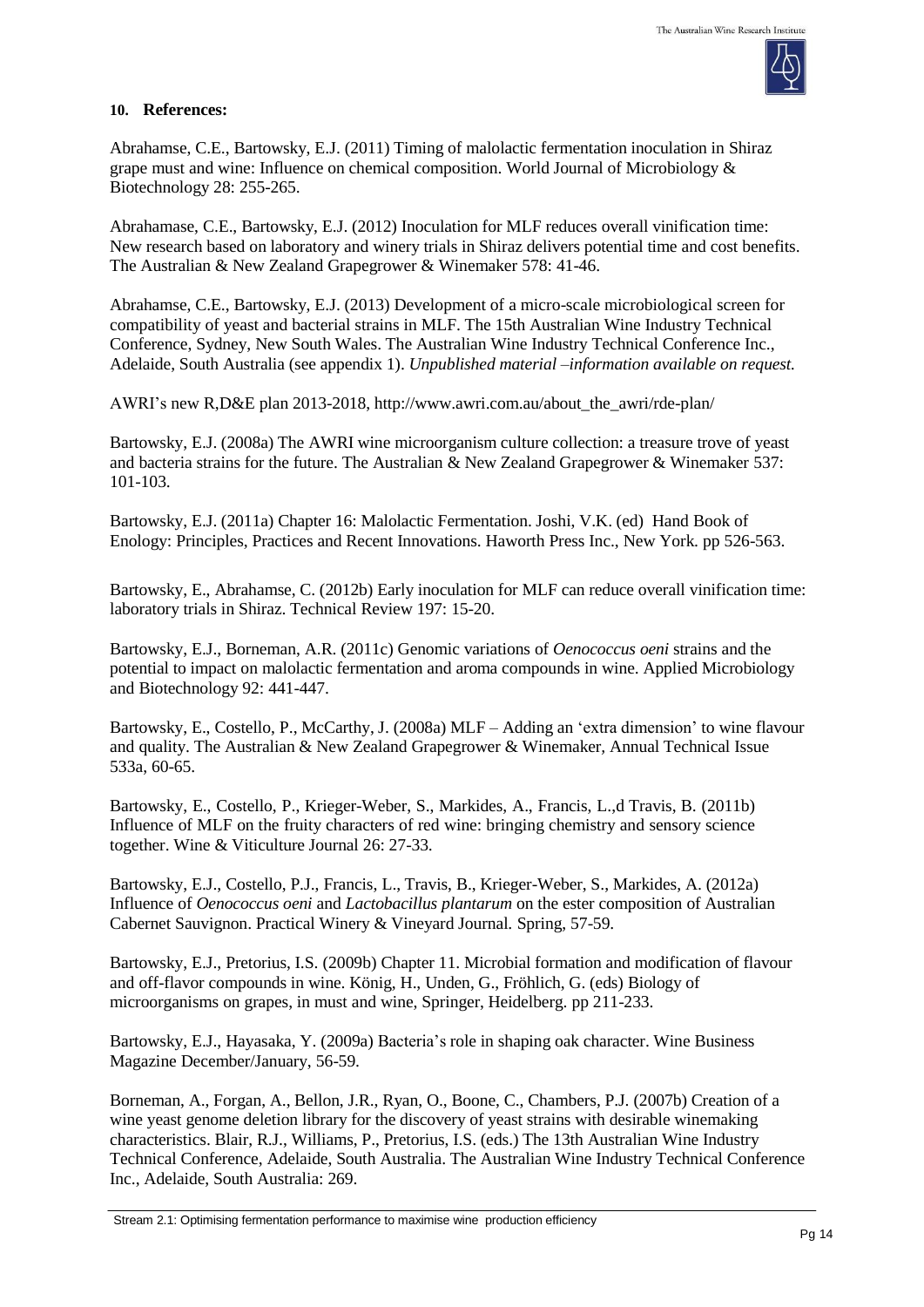

Borneman, A.R. (2008c) The potential of systems biology in winemaking. Technical Review 173:13- 21.

Borneman, A.R. (2008d) The potential of systems biology for winemaking. Blair, R.J., Williams, P.J. and Pretorius, I.S. (eds) Proceedings of the thirteenth Australian Wine Industry Technical Conference, Adelaide, South Australia. Australian Wine Industry Technical Conference Inc., Adelaide, South Australia: 227-230.

Borneman, A.R., Bartowsky, E.J. (2011a) Comparative genomics in the wine bacterium *Oenococcus oeni*. Microbiology Australia 32: 174-176.

Borneman, A.R., Chambers, P.J., Pretorius, I.S. (2007a) Yeast systems biology: modelling the winemaker's art. Trends in Biotechnology 25: 349-355.

Borneman, A.R., Forgan, A.H., Pretorius, I.S., Chambers, P.J. (2008a) Comparative genome analysis of a *Saccharomyces cerevisiae* wine strain. FEMS Yeast Research 8: 1185-1195.

Borneman, A.R., Forgan, A.H., Pretorius, I.S., Chambers, P.J. (2008b) Unraveling the genetic blueprint of wine yeast. *Aust. New Zealand Wine Industry Journal* 23: 26-28

Borneman, A.R., Chambers, P.J., Pretorius, I.S. (2009) Systems biology as a platform for wine yeast strain development. König, H., Unden, G., Fröhlich, J. (eds) Biology of microorganisms on grapes, in must and wine. Springer, Heidelberg. pp 399-418.

Borneman, A.R., Bartowsky, E.J., McCarthy, J.M., Chambers, P.J. (2010) Genotypic diversity in *Oenococcus oeni* by high-density microarray comparative genome hybridization and whole genome sequencing. Applied Microbiology and Biotechnology 86 (2): 681-691

Borneman, A.R., Desany B.A., Riches D., Affourtit J.P., Forgan A.H., Pretorius I.S., Egholm M., Chambers P.J. (2011b) Whole-genome comparison reveals novel genetic elements that characterize the genome of industrial strains of *Saccharomyces cerevisiae*. PLoS Genetics 7: 1-10 e1001287.

Borneman, A.R., Desany, B.A., Riches, D., Affourtit, J.P., Forgan, A.H., Pretorius, I.S., Egholm, M., Chambers, P.J. (2012a). The genome sequence of the wine yeast VIN7 reveals an allotriploid hybrid genome with *Saccharomyces cerevisiae* and *Saccharomyces kudriavzevii* origins. FEMS Yeast Research 12: 88-96.

Borneman, A.R., McCarthy, J.M., Chambers, P.J., Bartowsky E.J. (2012b) Functional divergence in the genus *Oenococcus* as predicted by genome sequencing of the newly-described species, *Oenococcus kitaharae.* PLoS ONE 7: 1-10 e29626.

Borneman, A.R., McCarthy, J.M., Chambers, P.J., Bartowsky, E.J. (2012c) Comparative analysis of the *Oenococcus oeni* pan genome reveals genetic diversity in industrially-relevant pathways. BMC Genomics, 13: 373.

Borneman, A.R., Pretorius, I.S., Chambers, P.J. (2012d) Comparative genomics: a revolutionary tool for wine yeast strain development. Current Opinion in Biotechnology DOI: 10.1016/j.copbio.2012.08.006

Borneman, A.R., Schmidt, S.A., Pretorius, I.S. (2013a) At the cutting-edge of grape and wine biotechnology. Trends in Genetics DOI: 10.1016/j.tig.2012.10.014.

Borneman, A.R., Zeppel, R., Chambers, P.J., Curtin, C.D. (2013b) Insights into the *Dekkera bruxellensis* genomic landscape: Comparative genomics reveals variation in ploidy and nutrient utilization potential amongst wine isolates. PLOS Genetics. *Manuscript submitted for publication –information available on request.*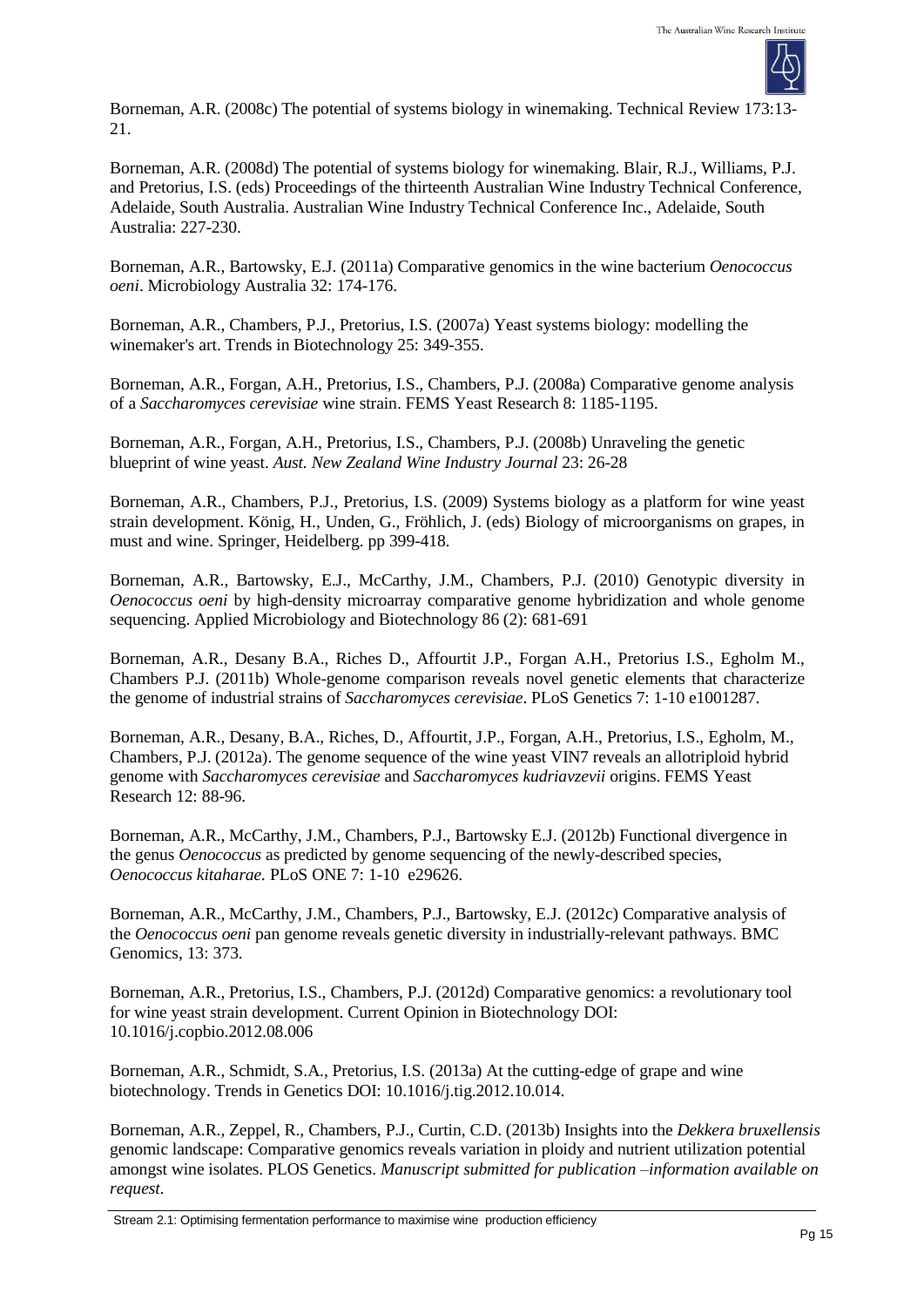

Chambers, P.J., Borneman, A.R., Schmidt, S., Hack, J.C., Varela, C., Mercurio, M., Curtin, C.D., Cozzolino, D., Ugliano, M., Herderich, M.J., Pretorius I.S. (2009) The dawn of a new paradigm for wine yeast strain development. Australian & New Zealand Wine Industry Journal 24: 16-18.

Costello, P., Francis, I.L., Bartowsky, E. (2012a) Variations in the effects of malolactic fermentation on the chemical and sensory properties of Cabernet Sauvignon wine: interactive influences of *Oenococcus oeni* strain and wine matrix composition. Australian Journal of Grape and Wine Research 18: 287-301.

Costello, P.J,, Siebert, T., Solomon, M., Bartowsky, E.J. (2012b) Synthesis of fruity ethyl esters by acyl coenzyme A: alcohol acyltransferase and reverse esterase activities in *Oenococcus oeni* and *Lactobacillus plantarum*. Journal of Applied Microbiology 114: 797-806.

Cozzolino, D., McCarthy, J.M., Bartowsky, E.J. (2012) Comparison of near infrared and mid infrared spectroscopy to discriminate between different *Oenococcus oeni* strains following malolactic fermentation in red and white wines. Food Control 26: 81-87.

Curtin, C.D., Borneman, A.R., Chambers, P.J., Pretorius, I.S. (2012b) De-novo assembly and analysis of the heterozygous triploid genome of the wine spoilage yeast *Dekkera bruxellensis* AWRI1499. PLoS ONE 7: 1-10 e33840.

Curtin, C.D., Kennedy, E., Henschke, P.A. (2012a) Genotype-dependent sulphite tolerance of Australian *Dekkera* (*Brettanomyces*) *bruxellensis* wine isolates. Letters in Applied Microbiology 55: 56–61.

Herderich, M.J., Curtin, C., Hayasaka, Y., Mercurio, M. (2012) Metabolomics and the quest for understanding wine quality. Oeno2011- Actes de colloques du 9e symposium international d'oenologie de Bordeaux, Dunod, Paris, 609-614.

Liccioli, T., Tran, T.M.T., Cozzolino, D., Jiranek, V., Chambers, P.J., Schmidt, S.A. (2011) Microvinification—how small can we go? Applied Microbiology and Biotechnology 89: 1621–1628.

Moncalvo, A., Abrahamse, C., Bartowsky, E. (2013) Screening of Australian *Lactobacillus* strains for wine stress tolerance and MLF performance. The 15th Australian Wine Industry Technical Conference, Sydney, New South Wales. The Australian Wine Industry Technical Conference Inc., Adelaide, South Australia *Unpublished material –information available on request.*

Schmidt, S.A., Tran, T.M.T., Chambers, P.J., Herderich, M.J., Pretorius, I.S. (2006) Developing indicators of wine yeast performance: an overview of the impact of ethanol stress*.* Australian & New Zealand Wine Industry Journal 21: 24–30.

Schmidt, S.A., Dillon, S., Kolouchova, R., Henschke, P.A., Borneman, A.R., Forgan, A., Chambers, P.J., Pretorius, I.S. (2011a) Grape juice and wine yeast: happy marriages and how to avoid getting stuck with the wrong partner. Wine & Viticulture Journal July/Aug: 30–34.

Schmidt, S.A., Dillon, S., Kolouchova, R., Henschke, P.A., Chambers, P.J. (2011b) Impacts of variations in elemental nutrient concentration of Chardonnay musts on *Saccharomyces cerevisiae* fermentation kinetics and wine composition. Applied Microbiology and Biotechnology 91: 365-375.

Schmidt, S.A., Jacob, S.S., Ahn, S.B., Rupasinghe, T., Krömer, J.O., Khan, A., Varela, C., (2012b) Two strings to the systems biology bow: co-extracting the metabolome and proteome of yeast. Metabolomics DOI:10.1007/s11306-012-0437-1: 1-16.

Schmidt, S.A. (2012a) Winemaking at low pH: avoiding stuck fermentations in whites and sparkling wines [Webinar]. Retrieved from [https://attendee.gotowebinar.com/recording/210872382867568128.](https://attendee.gotowebinar.com/recording/210872382867568128)